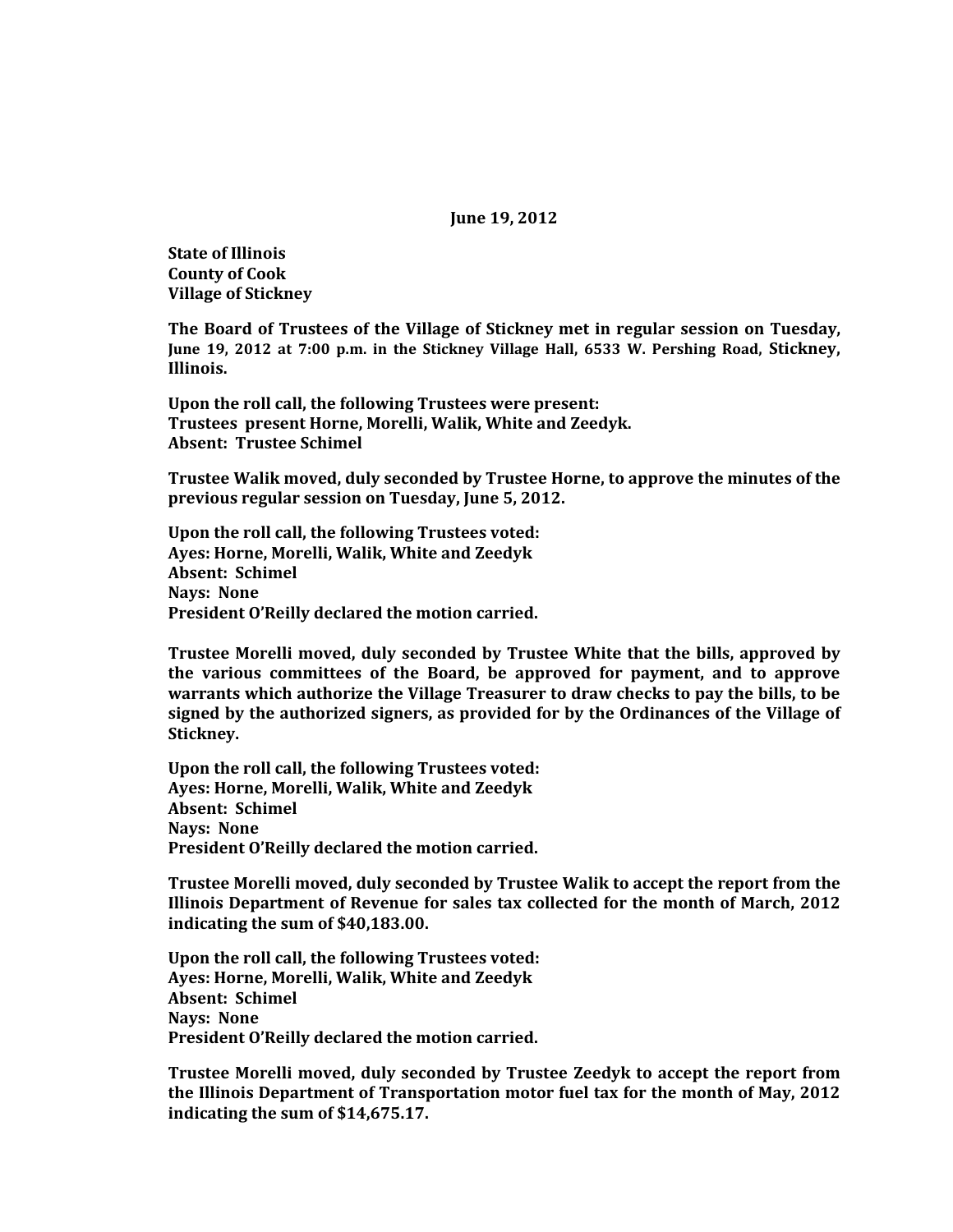**Page 2**

**Upon the roll call, the following Trustees voted: Ayes: Horne, Morelli, Walik, White and Zeedyk Absent: Schimel Nays: None President O'Reilly declared the motion carried.**

**Trustee Horne moved, duly seconded by Trustee Walik, to pass and approve Ordinance 2012-11, "An Ordinance Amending Charitable Solicitations."**

**Upon the roll call, the following Trustees voted: Ayes: Horne, Morelli, Walik, White and Zeedyk Absent: Schimel Nays: None President O'Reilly declared the motion carried.**

**Prior to the vote, President O'Reilly explained that this is adding safety measures for solicitations on roads or streets.**

**Trustee Walik moved, duly seconded by Trustee White, to approve Resolution 05- 2012, "A Resolution authorizing Stickney to go into an agreement with Master Meter.** 

**Upon the roll call, the following Trustees voted: Ayes: Trustees Horne, Morelli, Walik, White and Zeedyk Absent: Schimel Nays: None President O'Reilly declared the motion carried.** 

**Prior to the vote, President O'Reilly explained that this is our water meter company and water software provider for our water system. This is to update our software.**

**Trustee Horne moved, duly seconded by Trustee Walik, to approve Resolution 06- 2012, "A Resolution allowing Stickney to become a Real-Time Master Meter Test Site.** 

**Upon the roll call, the following Trustees voted: Ayes: Trustees Horne, Morelli, Walik, White and Zeedyk Absent: Schimel Nays: None President O'Reilly declared the motion carried.** 

**Prior to the vote, President O'Reilly explained that the agreement is at no cost until it is proven and at that time we would have to split the cost of the tower.**

**Trustee Zeedyk moved, duly seconded by Trustee Morelli to grant permission to allow a block party on July 28, 2012 on 40th Place from Home to Wisconsin.**

**Upon the roll call, the following Trustees voted: Ayes: Horne, Morelli, Walik, White and Zeedyk Absent: Schimel Nays: None President O'Reilly declared the motion carried.**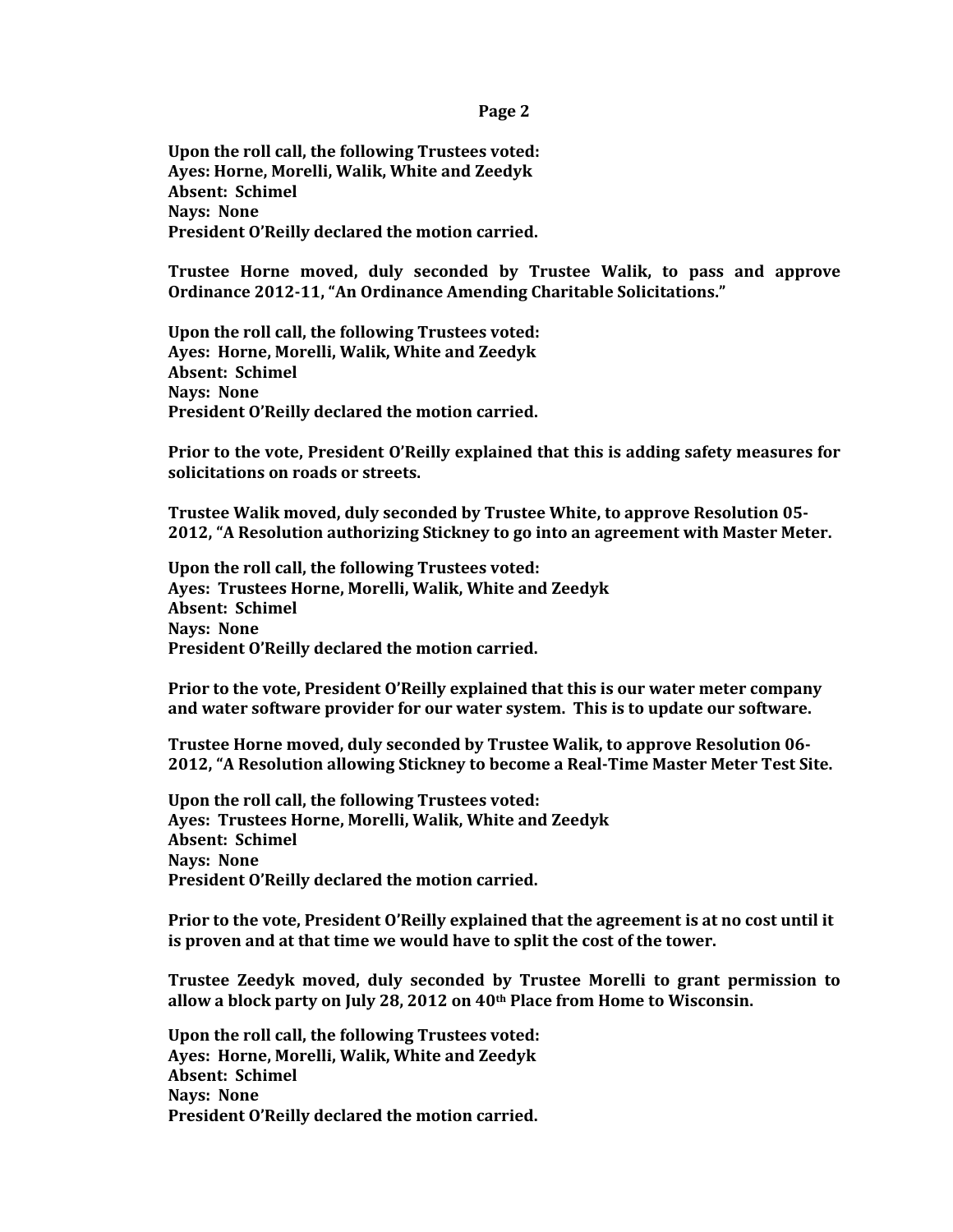## **Page 3**

**CLERKS REPORT: It was noted that on May 9, the clerk wrote a letter to the AT&T's CEO and President to address numerous complaints received concerning static laced service or lost service for a length of days. Information was included of false 911 calls. They were informed that each 911 call requires a fire department pumper truck as well as an ambulance to be dispatched. Each piece of equipment costs the Village \$200 to send. Police are also dispatched. Our Village's Telecommunications Supervisor, Brent Tureson supported this with the fact that false 911 calls have been going on for years. We were asking AT&T to look into this situation. The letter reminded them our lead wires are archaic. Within days the clerk was notified by the secretary of the CEO/President that they received the letter and would investigate the complaint.** 

**Last week Brent Tureson was contacted by an engineer for AT&T that they will be evaluating our 1929 era lead wiring. He will be their point man.**

**A letter was referred to from the Combined Veterans of Berwyn thanking the police department for their help in their May 27, 2012 parade. It was explained that they will be holding the 2013 Parade on the last Sunday of May.**

**A notice was read from the Vulcan Materials Company that they will be accepting clean construction or demolition debris at their McCook Quarry.**

**The clerk provided information on an alert received from the Illinois Department of Health concerning mosquitoes and West Nile Virus. Current activity is two months earlier than in past years. People are being asked to monitor their pools, bird baths and other sources for breeding.**

**Trustee Morelli gave a reminder on the Outdoor Craft and Flea Market through the Parks and Recreation Advisory Committee for Saturday, June 23, on 43rd and Ridgeland from 9:00 a.m. to 1:00 p.m. Food will be served. Questions should go to the Village Hall and will be forwarded to Trustee Morelli's voice mail. The fee is \$20 for an eight foot section.**

**Trustee White reported that the health-care center, Pershing Gardens, located at 39th and Oak Park is replacing all their current hospital beds with new. Trustee White informed us that if anyone is interested in obtaining one of the donated, original hospital beds they should contact the manager there to pick one up.** 

**Trustee Zeedyk commented on a successful Little League year. The teams were competitive. There were good coaches from the Village. It was a pleasure to work with the kids. It is a pleasure the way the Village works with Little League the way it does.** 

## **DEPARTMENT REPORTS:**

**Fire Chief Larry Meyer remarked on the hot, dry conditions. They are already seeing brush fires. He suggested that people pay attention to their properties especially dry any leaves around their homes. With July 4th around the corner, a bottle rocket or other fireworks could start a fire.**